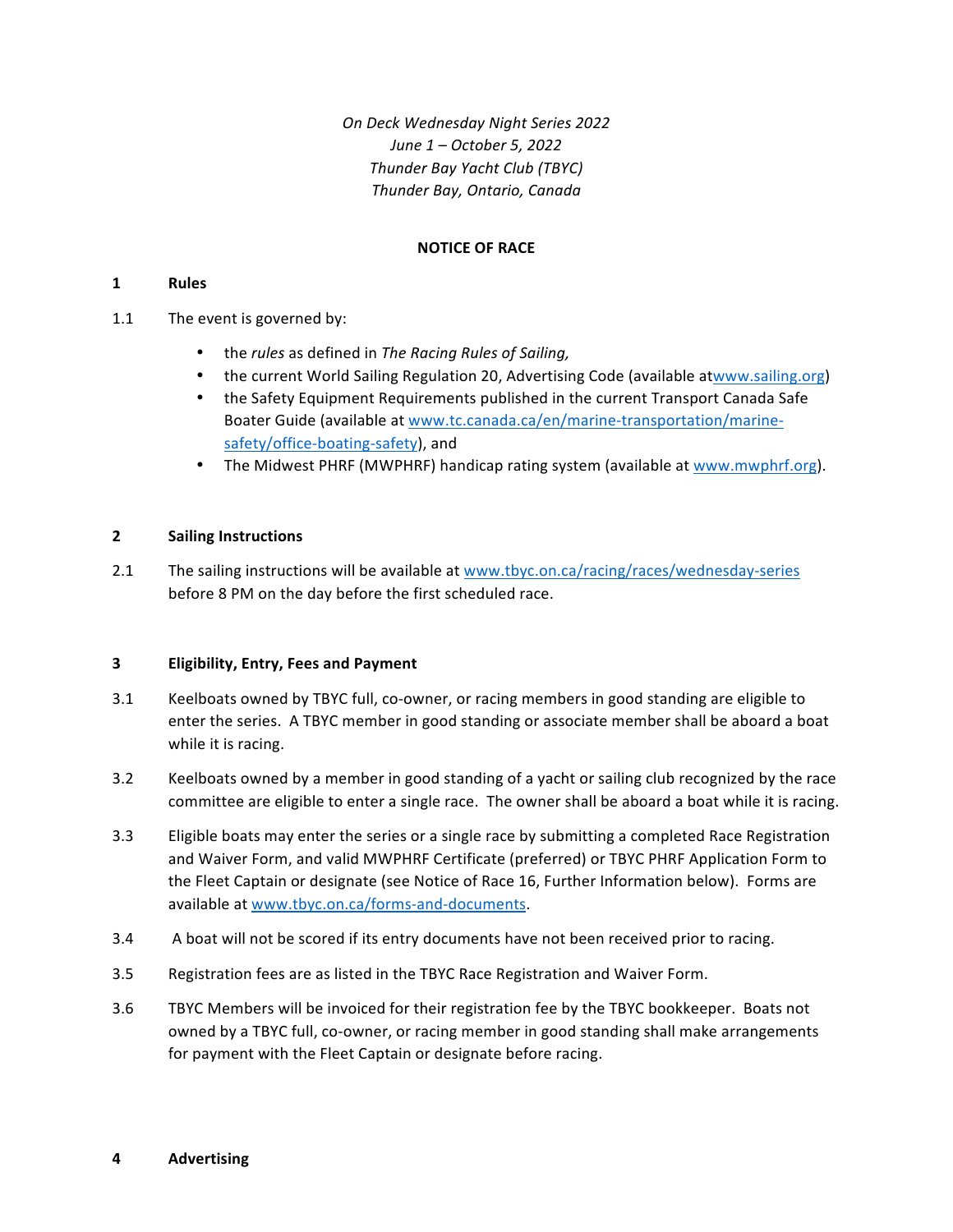4.1 The right to display advertising on a boat is governed by World Sailing Regulation 20, Advertising Code (2021) which requires prior authorization by the relevant national authority, i.e., Sail Canada. 

### **5 Schedule**

- 5.1 Dates of racing: each Wednesday from June 1, 2022 to October 5, 2022 inclusive. The total number of scheduled races is nineteen (19)
- 5.2 The scheduled time of the warning signal for the first race will be 6:15 PM from June 1 to September 14, and 6:00 PM from September 21 to October 5.

### **6 Inspection**

6.1 The race committee or its designate may inspect a boat and its equipment at any time for compliance with the *Racing Rules of Sailing*, notice of race, sailing instructions, MWPHRF rules, or the Safety Equipment Requirements published in the current Transport Canada Safe Boater Guide. The race committee shall give reasonable notice to the boat's owner or person-in-charge before conducting an inspection.

## **7 Venue and Courses**

- 7.1 The racing area will be Thunder Bay Harbour, and may be inside or outside the breakwall.
- 7.2 Courses outside the breakwall will be windward/leeward, 5 legs; approximately 5 nm. Courses inside the breakwall will be around navigational buoys and fixed *marks*; approximately 5 nm.

## **8 Penalty System**

8.1 Rule 44.1 is changed to read: "A boat may take a One-Turn Penalty when she may have broken one or more *rules* of Part 2 or rule 31 in an incident while *racing*. However, when she may have broken one or more *rules* of Part 2 while in the *zone* around a *mark* other than a starting *mark*, her penalty shall be a Two-Turns Penalty."

#### **9 Scoring**

- 9.1 The race committee shall *abandon* a race unless three or more boats, counting all classes, come to the starting area.
- 9.2 Races will be scored using PHRF Time-on-Time handicapping to correct boats' finishing places.
- 9.3 RRS A 5.3 applies.
- 9.4 One race is required to be completed to constitute the series.